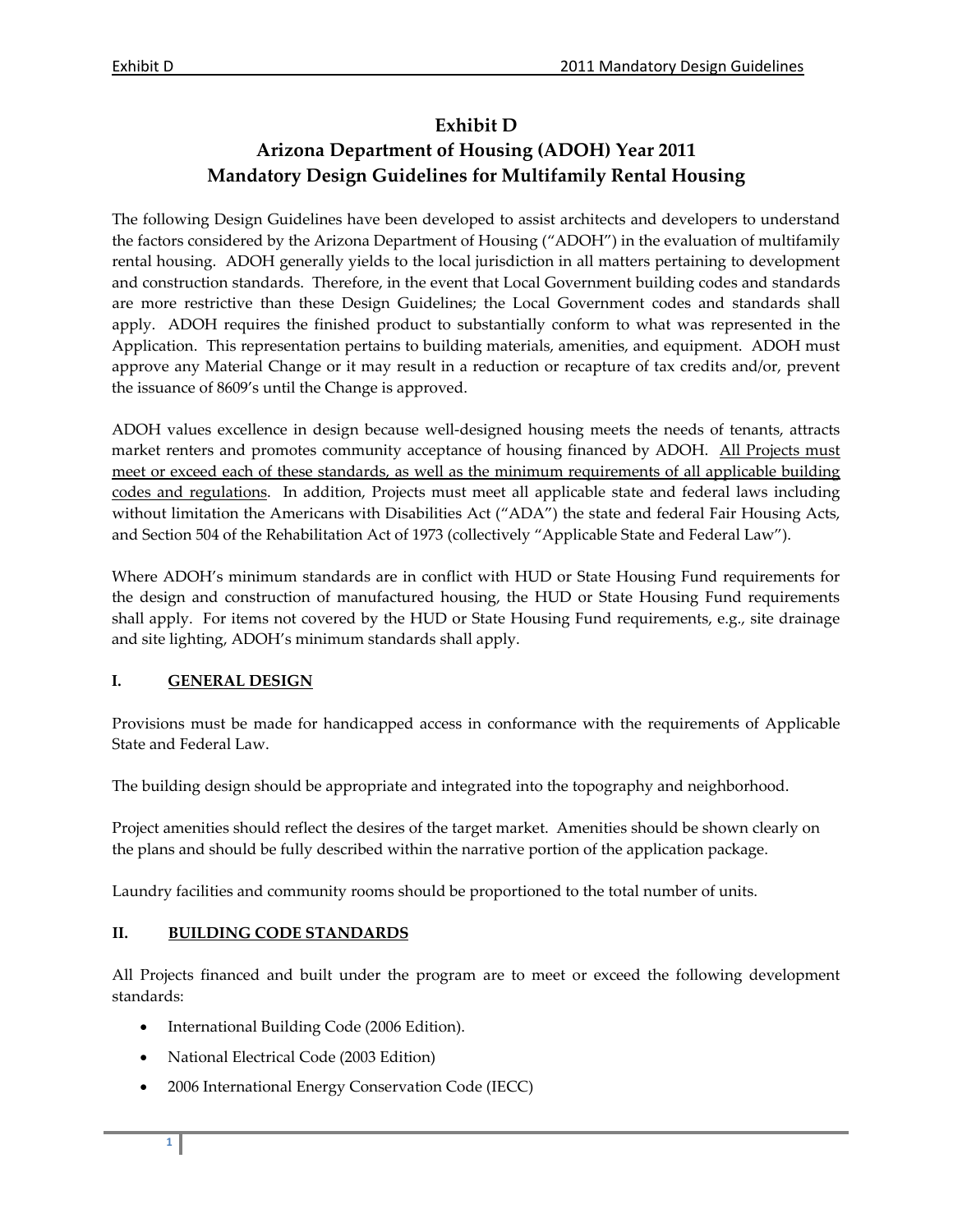- Federal Fair Housing Act (42 U.S.C. § 3601 *et seq.), Arizona Fair Housing Act* (A.R.S. § 41‐1491 to 41-1491.37), and the HUD Fair Housing Regulations (24 C.F.R. Part 100, Subpart D)
- Uniform Federal Accessibility Standards (Section 504 of the 1973 Rehabilitation Act) and the Americans with Disabilities Act, as applicable.

### **III. SITE, LOCATION AND NEIGHBORHOOD**

- A. Smart Site Location Protecting Environmental Resources. New construction shall not be located within 100 feet of wetlands, critical slope areas, land identified as habitat for threatened or endangered species; or on land previously used as public park land, land identified as prime farmland, or with elevation at or below the 100‐ year floodplain.
- B. Walkable Neighborhoods Sidewalks and Pathways.

Site plans shall demonstrate that the Project is connected to the pedestrian grid. Site plans shall describe sidewalks or other all-weather pathways within a multifamily property linking residential development to public spaces, open spaces and adjacent development.

C. Environmental Remediation.

Project sponsors shall conduct a Phase I Environmental Site Assessment and provide a plan for abatement if necessary.

D. Erosion and Sedimentation Control.

Project plans and specifications shall implement EPA's Best Management Practices for erosion and sedimentation control during construction and refer to EPA documents for Storm Water Management for Construction Activities.

E. Landscaping. Landscape design shall provide shading in the summer and allow for heat gain in the winter.

### **IV. INTERIOR DESIGN**

All residential dwelling units must meet minimum unit-size requirements. The square footage measurements below will be for conditioned square feet only. The measurements are taken from finished interior wall to finished interior wall, and do not include exterior wall square footage. Unconditioned areas such as patios, decks, porches, stoops, or storage rooms shall not be included.

| Unit Size  | <b>Minimum Square Footage</b> |
|------------|-------------------------------|
| Efficiency | 450 net square feet           |
| 1 bedroom  | 650 net square feet           |
| 2 bedroom  | 800 net square feet           |
| 3 bedroom  | 1,050 net square feet         |
| 4 bedroom  | 1,200 net square feet         |
|            |                               |

- 1. The minimum bedroom size is 120 net square feet.
- 2. Kitchens must be equipped with pantries or broom closets.
- 3. Other features which must be provided include:
	- Linen closets outside bathrooms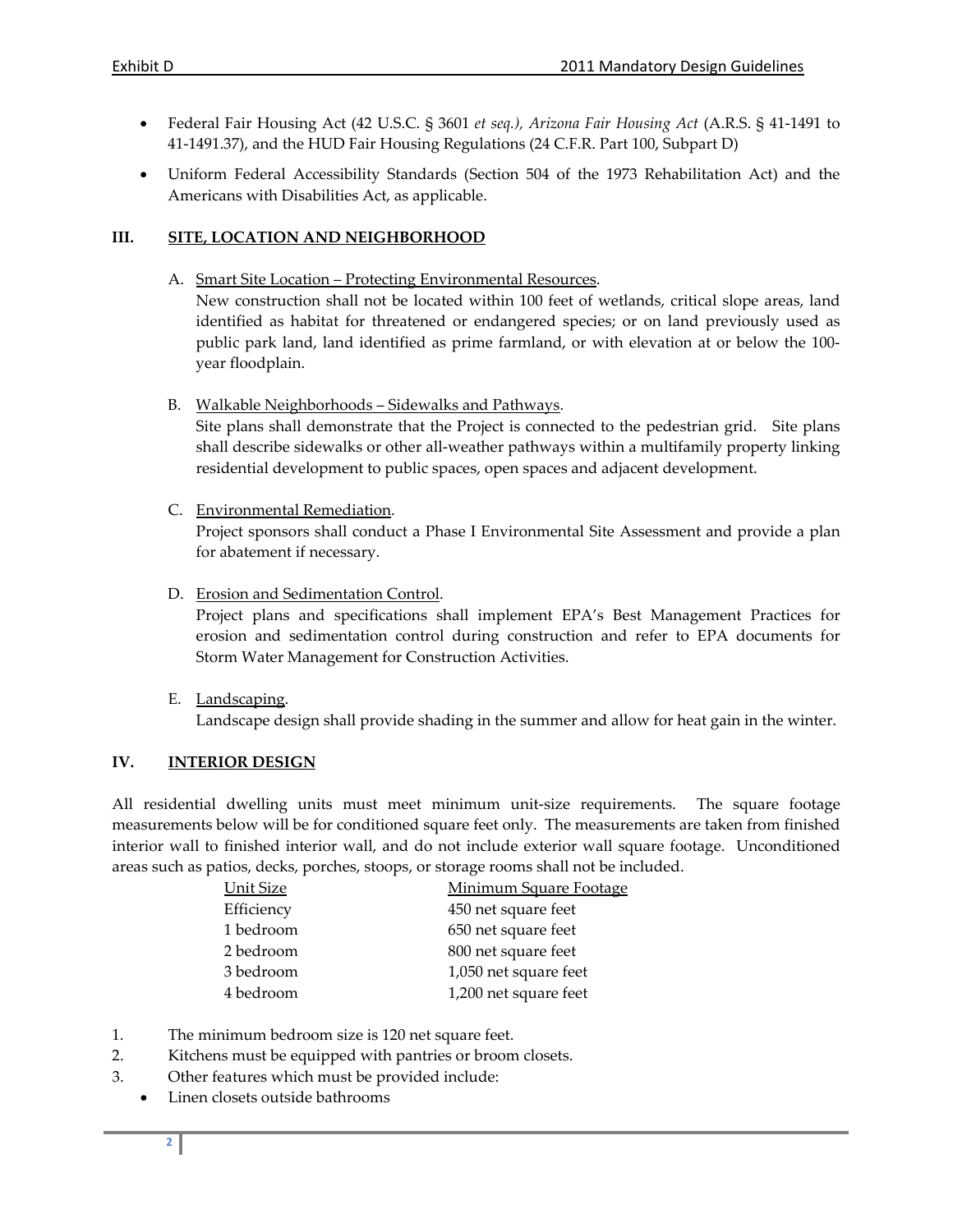• General storage for items such as, suitcases and sport equipment. (This may be an interior guest closet or located outside each unit, and should not be shared with a water heater.)

### **V. EXTERIOR DESIGN**

- Building design shall incorporate low maintenance exteriors when feasible.
- Plans shall include a complete landscape plan, designed by an EPA Water Sense Certified Processional which maximizes existing natural features or otherwise enhances open space. Wherever possible, native plants should be used. Landscape plans shall also detail the maintenance systems (e.g. sprinkler and irrigation systems) necessary to maintain the landscaping.
- In areas that are susceptible to drought, which includes most of the State of Arizona, Xeriscape Landscaping must be used.
- Trash removal areas must be screened.
- Buildings and dwelling units must be individually marked with visible, contrasting identifying devices to minimize the response time by police, fire, and other emergency services. The building identifying devices must be well lighted from dusk till dawn.
- Single lever deadbolts and eye viewers are required on all entry doors to residential units.

### **VI. LARGE UNIT DESIGN (applicable to units which have three or more bedrooms)**

- The areas of common spaces of units should increase in proportion to the number of bedrooms.
- Three‐bedroom units must have at least 1.75 baths and four‐bedroom units must have 2 full baths.

### **VII. ON‐SITE PLAYGROUND AREAS**

- Recreational facilities must be provided for different age groups. (For example, sandboxes within sight of units for children under 5, "tot lots" for ages 5 to 12, and a basketball court for ages 12 and older.)
- Play areas and playgrounds for children should be located away from areas with high automobile traffic, and situated so that the play area is visible from the maximum number of dwelling units possible for safety.
- Designated play areas and playgrounds are considered "common areas", and must be on an accessible route in accordance with applicable accessibility codes.
- A bench must be provided at playgrounds to allow a child's supervisor to sit and rest comfortably. The bench must be anchored permanently, must be on an accessible route, and must be weather resistant. All benches must have a back.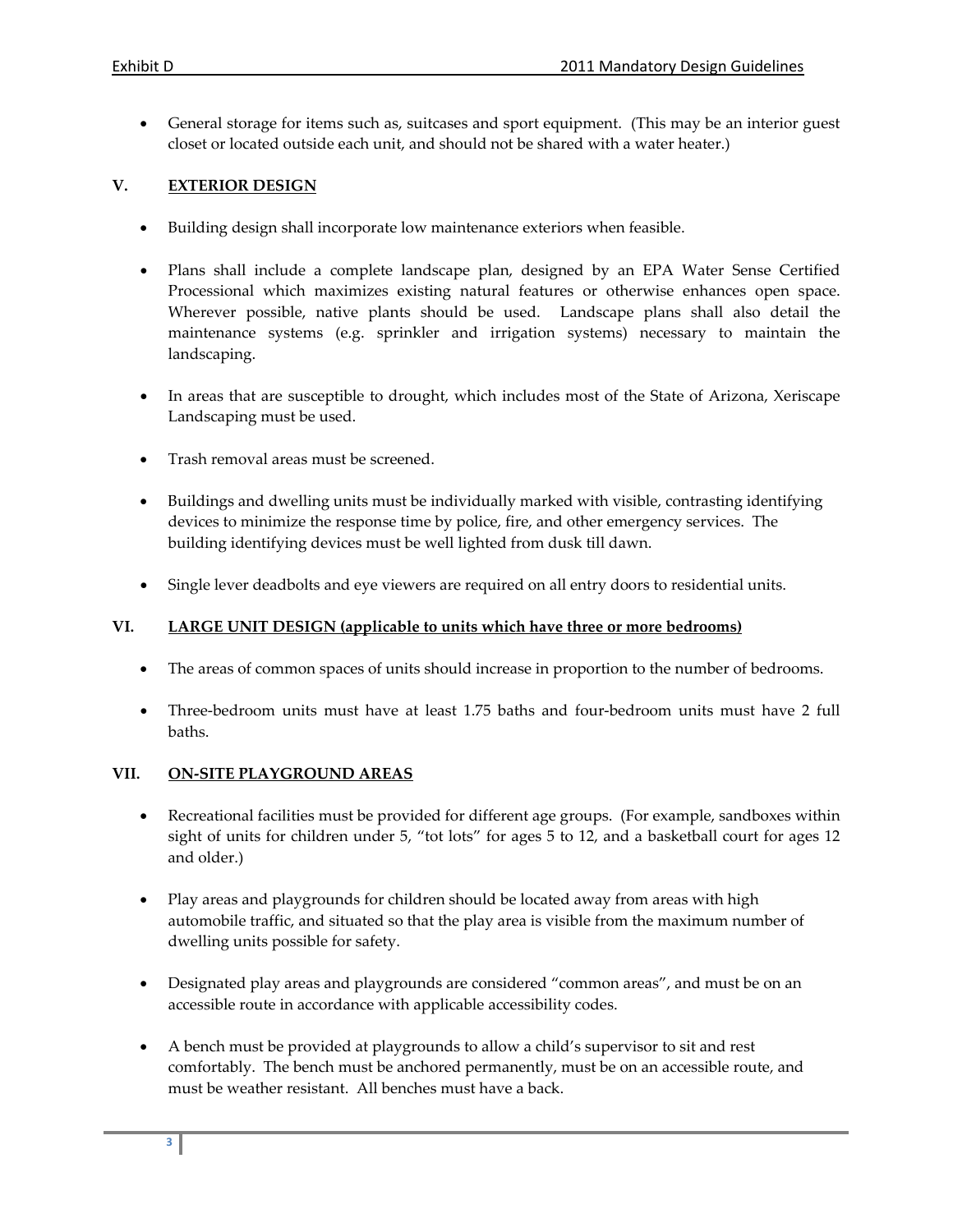• A "warning" sign must be posted to advise residents and guests that using the playground is at their own risk. The sign must be posted at a visible location, and use contrasting colors for better visibility.

### **VIII. COMMON AREA FACILITIES**

### **A. On‐Site Laundry Facilities.**

There must be a minimum of one washer and one dryer per twelve dwelling units if washer/dryer hookups are not available in each dwelling unit. If hookups are available in each dwelling unit, there must be a minimum of one washer and one dryer per twenty dwelling units. If in addition to washer/dryer hookups, Applicant provides washers and dryers in each unit, a common washer and dryer facility is not required.

A "folding" table or countertop must be installed in laundry facilities.

The laundry room must have an interior or exterior window and adequate entrance lighting, which must be on from dusk to dawn to assist in greater security during evening hours.

### **B. Community/Office Space.**

All special needs and elderly developments must have a community room on site or immediate access to such space on an adjacent property.

All developments consisting of twenty (20) residential dwelling units or more must have a site office of at least 200 square feet (inclusive of handicapped toilet facility) and a maintenance room of at least 100 square feet.

### **C. Community Service Facility.**

A Community Service Facility must be designed to serve primarily individuals whose income is 60 percent or less of AMGI, under Section 42(d)(4)(c)(iii). This requirement will be satisfied if the following conditions are met:

First, the facility must be used to provide services that will improve the quality of life for community residents. Second, the Applicant must demonstrate that the services provided at the facility will be appropriate and helpful to individuals in the area of the Project whose income is 60 percent or less of AMGI. This may, for example, be demonstrated in the market study required to be conducted under section  $42(m)(1)(A)(iii)$ , or another similar study. Third, the facility must be located on the same tract of land as one of the buildings that comprise the qualified low‐income housing project, and can be incorporated into the common building space, or be a separate stand alone building. Finally, if fees are charged for services provided, they must be affordable to individuals whose income is 60 percent or less of area median income.

### **IX. NEW CONSTRUCTION**

### **Specific Construction Features**

The following represent *minimum* design standards to be met by each tax credit project. These minimum requirements (or alternatives of equal or greater quality and durability) will be imposed on every Applicant, regardless of Project size, amenities, or geographic location, unless the standards required by a local jurisdiction exceed those established by ADOH.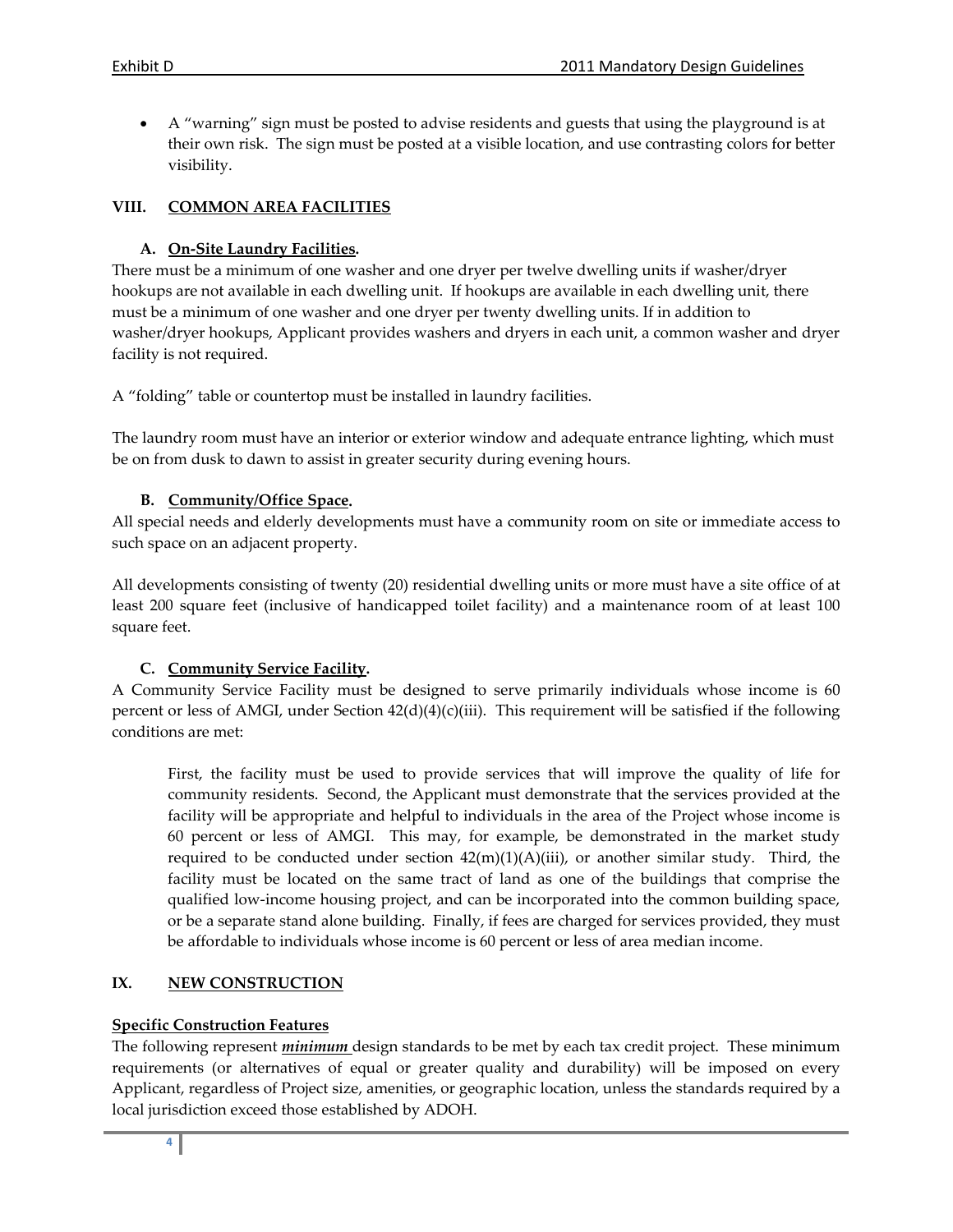The Applicant will be required to certify in the Applicant Affidavit, Release and Oath (see Form 3, "Low‐ Income Housing Tax Credit Application") that the Applicant will comply with these minimum design features in the construction of the Project and that, if they are not, credits will be surrendered to ADOH. ADOH will not release 8609's until the Project sponsor demonstrates compliance with these Design Guidelines. The Applicant will also be required to certify full compliance with these Design Guidelines prior to issuance of IRS Forms 8609.

A specific goal of the program is to minimize monthly tenant Operating Costs. All construction features in the LIHTC Project should conform to goals of attractiveness, utility, efficiency, and long-term durability. All features should be designed for long-term extended use (50-year minimum).

Building design should minimize visual impacts and apparent height through varied building heights and rooflines and distinctive window and entry door detail. The architect should vary building orientations along the street as well as building masses, clusters, and colors.

### **1. Site Work**.

- Termite treatment is required as part of site work.
- Properties that exceed 1/4 acre require Storm Water Pollution Prevention Plans.
- Applicant must adhere to County Pollution Control Standards.
- Site planning for drainage. Minimum slopes required for proper drainage are:
	- ¾ Slopes away from foundations: 5% first 10 feet (6 inches in first 10 feet).
	- ¾ Slopes on paved areas: can be a minimum of 0.7% for asphalt, 0.5% if a concrete valley gutter is installed; 1% = 1/8 inch per foot.
	- $\triangleright$  Exterior grade should be shown a minimum of 6-8 inches below the top of slabs on grade.

### **2. Foundation and Slabs**.

- A Soils report by an Arizona Registered Engineer is required.
- Cast-in-place concrete foundations shall be suited to specific locations (design for local frost depth where applicable), and designed by a registered professional engineer.
- A Four‐inch minimum concrete slab shall be supported by at least four inches of ABC aggregate, or as designed by an Arizona Registered Structural Engineer. Concrete slabs, including carports and driveways, should be reinforced if directed by the soils report using the following methods or equivalent:
	- ¾ 6x6 10/10 WWF wire mesh, centered in the slab vertically, OR
	- ¾ Polypropylene fibers in the concrete mix for slabs (Fibermesh is a typical manufacturer). Application of the product should be in the proportions and according to the recommendations of the manufacturer, OR
	- ¾ Post‐tensioned tendons as designed by an Arizona Registered Structural Engineer following the additional recommendations of a Geotechnical Report of the soil conditions by an Arizona Registered Geotechnical Engineer.
	- ¾ All new concrete building slabs to contain at least 20% fly ash or slug.

### **Note: All slabs and foundations must be designed by an Arizona Registered Structural Engineer.**

**3. Frame and Stucco Construction**.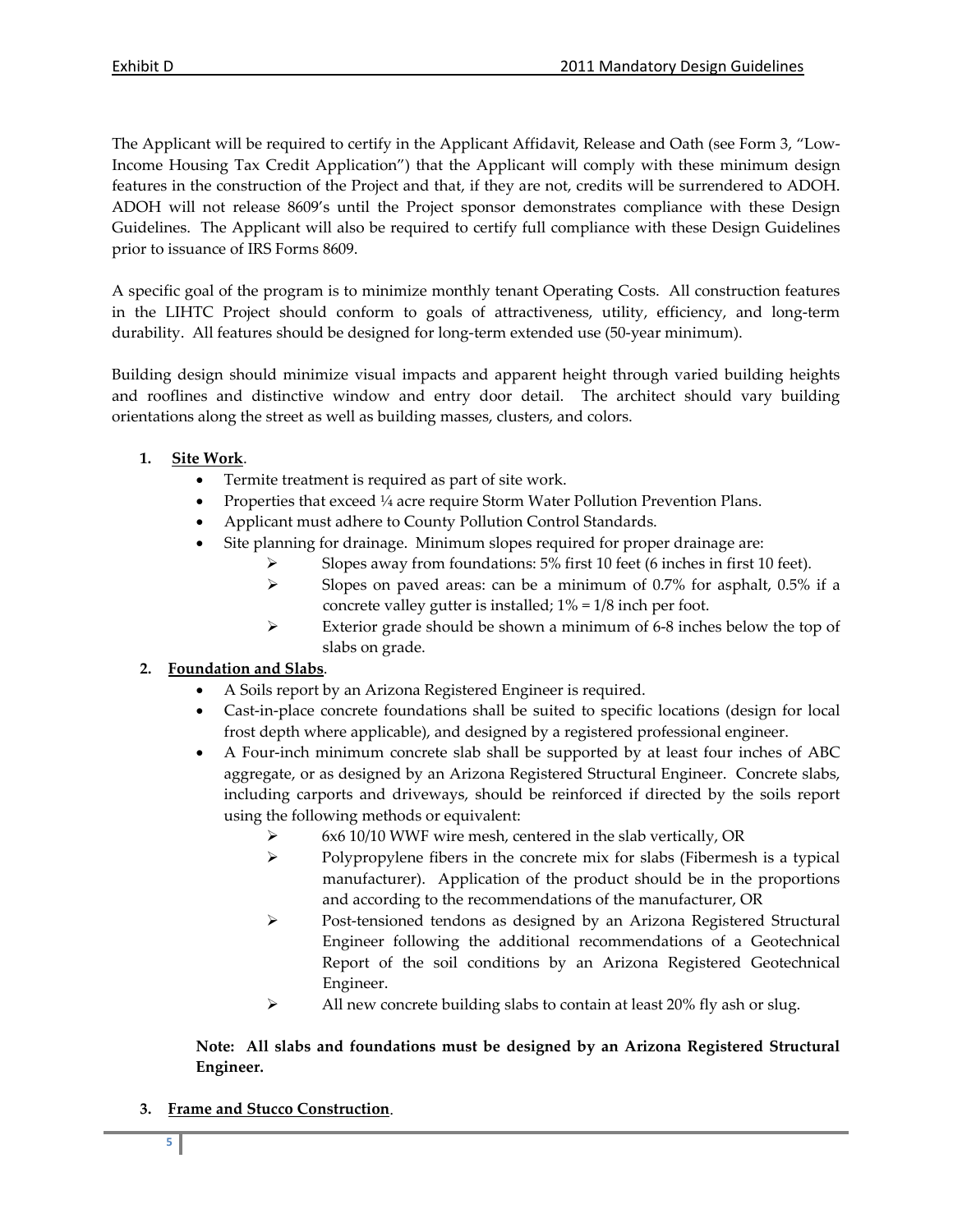- Stucco: a minimum of three coat cement stucco with metal expansion joints or 3/8" fiberreinforced stucco on wire lathe, on one‐inch foam insulation board.
- Frame: a minimum of 2x4 or 2x6 wood or metal studs in exterior and party walls, 2x4 in other walls. The choice of 2x4 or 2x6 will be dictated by the methods selected to meet International Energy Conservation Code requirements, sound barrier requirements, and engineer's specifications. Exterior walls should be designed to achieve a U‐value of .056.
- Wood floor framing with at least 3/4" or 5/8" plywood sheathing and lightweight concrete or equivalent gypsum topping.

### **4. Roof**.

- An Arizona Registered Structural Engineer must design roof trusses.
- Roof Sheathing should be called out on the Roof Framing Plan. Required: minimum 1/2inch exterior grade plywood or ½‐inch exterior grade OSB (oriented strand board). All sheathing must be gapped 1/8‐inch on the edges and ends with metal clips appropriately installed on the trusses.
	- A. Pitched Roof

Roofing systems must have a minimum life of 40 years, a 10‐year warranty, and be installed per manufacturer's specifications with wood truss framing, and a minimum slope of 3:12.

B. Flat Roof

Flat roofs must have a minimum 3/8"/1' slope and provide a 10‐year warranty. In rehab work where existing flat roofs are properly drained, not ponding, and have a minimum of  $3/8''/1'$  slope, built-up roofs should be constructed with a minimum of 72# fiberglass cap sheet with mineral surface over three layers of at least 30# felt with the base layer nailed to the plywood decking or equal.

# **5. Electrical**.

- All standard basic service and lighting must conform to National Electric Code (2003 or later) and local codes. Smoke detectors must be hard‐wired.
- Install Energy Star Advanced Lighting Package in all interior units and use Energy Star or high efficiency commercial grade fixtures in all common areas and outdoors.
- Meet Energy Star standards (low rise residential); exceed ASHRAE 90.1-2004 by 15 percent.

# **6. Plumbing**.

- Provide copper, CPVC or PEX for domestic water, PVC outside and for sanitary (polybutylene piping is prohibited).
- Durable fixtures. All bathroom sinks and toilets must be porcelain. Enamel finish steel tub with PVC tile or cultured marble surrounds, prefinished wall panels or a one‐piece epoxy resin tub/shower unit or four‐piece acrylic tub/surround or shower/surround are required.
- Tiled areas require a cementitious wall board.
- Durable toilet accessories must include a medicine cabinet with a mirror.
- Mandatory water conservation devices include alternative and low‐flow toilets 1.6 GPF, low‐volume showerheads – 2.0 GPM, kitchen faucets – 2.0 GPM, bathroom faucets – 2.0 GPM, and front‐loading or horizontal axis washers.
- No plumbing is allowed on exterior framed walls in colder climates.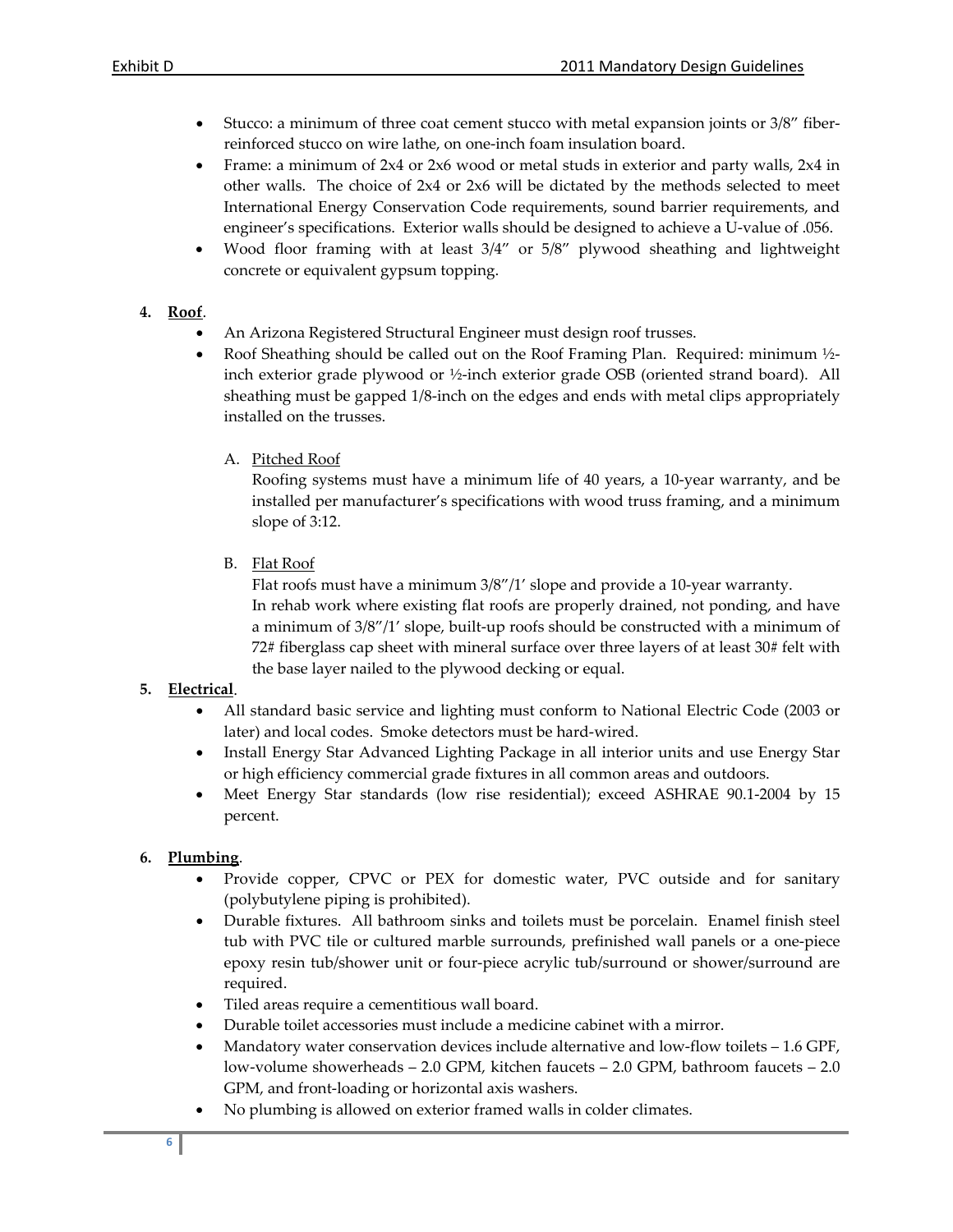• Hot water heaters must be tankless or conventional hot water heaters located in rooms with drains or catch pans with drains piped to the exterior of the dwelling and with nonwater sensitive floor coverings.

### **7. Energy Conservation**.

The Project must comply with the 2006 International Energy conservation Code (IECC). Compliance with this code shall be determined in accordance with Sections 101.3.1 and 101.3.2 of the IECC. Construction documentation shall be submitted for review in accordance with Section 104 of the IECC.

- $\triangleright$  Insulation:
	- Insulation must be installed such so that there are no gaps, voids, wind intrusion or compression of the insulation. The insulation and the air barrier (e.g. sheetrock) must be continuous and aligned in all cases. Sound insulation is required in party walls.
- ¾ Minimum HVAC efficiencies by Energy Code:
	- AC: 13 SEER
	- Heat Pump: 13 SEER and 7 HSPF
	- Combustion furnace: 80% AFUE
	- Size heating and cooling equipment in accordance with the Air Conditioning Contractors of America Manual, Parts J and S, ASHRAE handbooks, or equivalent software.

**Note:** Electric resistance heating can be used only if the Owner documents, in accordance with the IECC Systems Analysis (Chapter 4) approach, that the utility costs for the structure are equal to or less than the IECC standards design of like architectural characteristics. The analysis will be completed utilizing a combustion furnace for the standard design with an efficiency value of 80% AFUE.

- ¾ Air Distribution Systems:
	- All joints in the air distribution system shall be sealed with duct mastic or approved equivalent.
	- For duct systems located outside the conditioned space, total duct leakage in CFM, measured at 25 Pascals pressure, shall be less than or equal to 3% of the square footage served by the system (e.g., 1,000 sq. ft. unit  $x$  3% + 30 CFM allowable leakage).
	- Airflow to each room will match design airflow calculations to within +/‐ 10%.
- ¾ Room Pressure:

Under normal operating conditions, an air handler cannot create room pressures with a magnitude greater that +/‐ 3.0 Pascals, with reference to outside, anywhere in the Unit.

- ¾ Indoor Air Quality:
	- Install Energy Star labeled bathroom fans that exhaust to outdoors and are connected to a switch.
	- Exhaust hoods above ranges must be vented to the outside. Install power vented fans or range hoods that exhaust to exterior.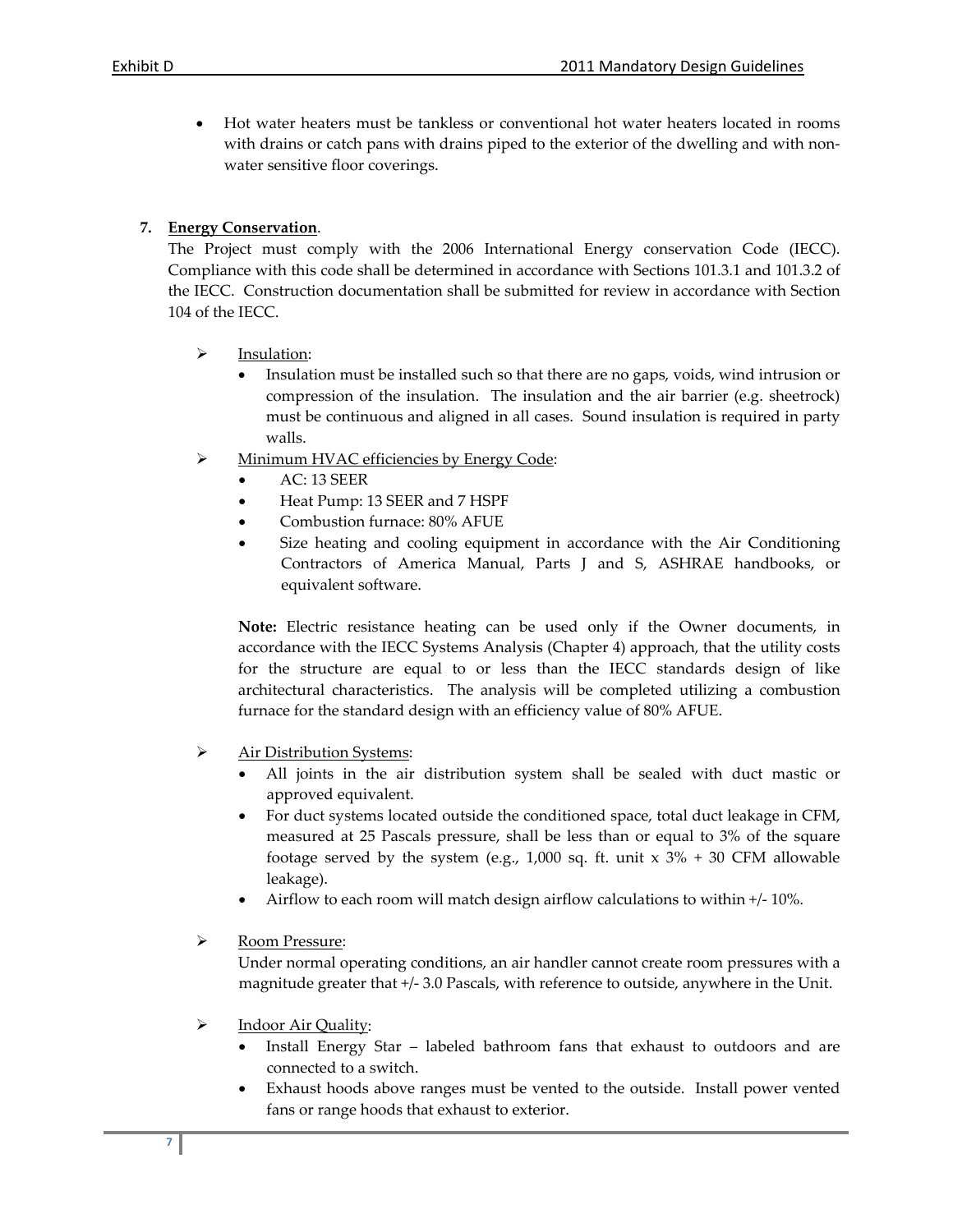- Install Energy Star labeled bathroom fans that exhaust to the outdoors and are connected to a switch.
- Clothes dryers must exhaust directly to the outdoors.
- Unvented combustion appliances (fireplaces, heaters or gas logs) are not allowed.
- A carbon monoxide detector, hardwired, shall be installed in all Units with an attached garage or with any combustion appliance located in the conditioned space.
- Applicant must install a vent system for the dwelling unit, providing adequate fresh air per ASHRAE 62.1‐2007 for buildings over three stories, or ASHRAE 62.2 for single family and low rise multi-family.
- Use particleboard and MDF that is certified compliant with the ANSI A208.1 and A208.2. If using nonrated composite wood, all exposed edges and sides must be sealed with low‐VOC sealants.
- All adhesives comply with Rule 1168 of the South Coast Air Quality Management District. Caulks and sealants must comply with Regulation 8, Rule 51 of the Bay Area Air Quality Management District.
- All interior paints and primers must comply with current Green Seal standards for low VOC limits.

### **Inspections of Energy Conservation Features ‐ Contact Scott Watters at (602) 771‐1139**.

Inspections of energy features are to be carried out by the Arizona Energy Office ("AEO") or approved agent. The initial inspection will be on the building plans approved by the local governing body and then will be carried out randomly, on approximately 10% of the Units. The Developer must notify AEO of the construction schedule to facilitate inspections that need to be completed at various phases of construction. AEO will document all items that pass inspection and will consult with the Construction Superintendent on items that do not pass to determine appropriate corrective measures.

Inspections will include:

- Building plan review: after the local government body has approved the building plans, one set of construction plans must be submitted to the AEO prior to the beginning of construction.
- Insulation inspection (pre-sheetrock) to verify R-value and that there are no gaps, voids or compression of the insulation.
- Verification of HVAC equipment efficiency.
- Duct testing of completed system (pre-sheetrock) to verify leakage amounts and duct Rvalues.
- Room airflow on completed Units.
- Room pressures on completed Units.
- Window Inspection..
- Verification of carbon monoxide detector installation where required.
- **8. Doors**.
	- Solid wood, fiberglass or insulated metal outside doors with wood or metal frame. Paint grade pre‐hung hollow‐core interior doors with residential grade finish hardware.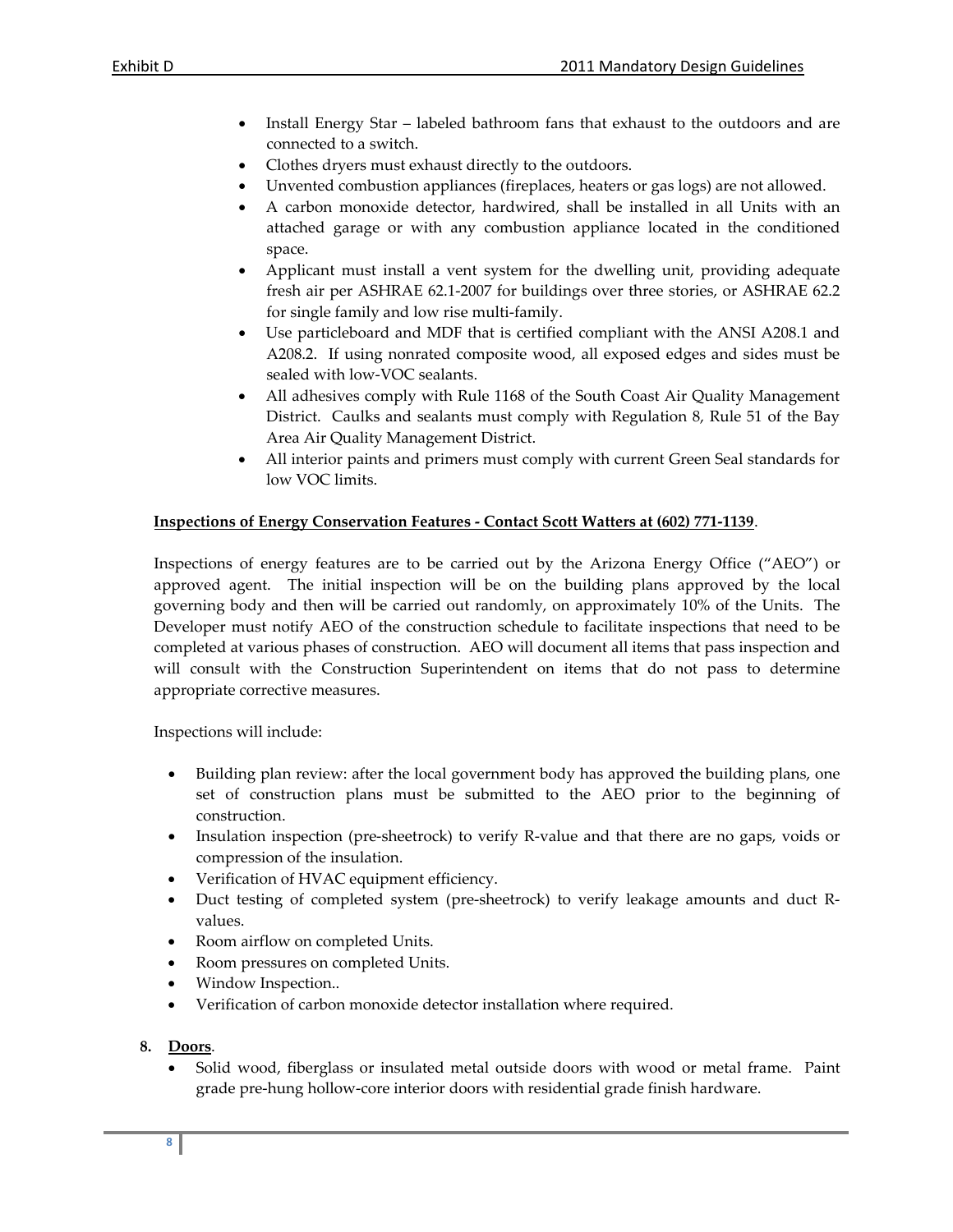### **9. Floors**.

- Surface must be carpet, VCT, or sheet vinyl.
- Floor base must be painted wood, vinyl, rubber or MDF compressed wood.
- In wet areas, use materials that have smooth, durable, cleanable surfaces. Do not use moldpropagating materials such as vinyl, wallpaper, or unsealed grout.

### **10. Walls & Ceilings**.

• Painted, low VOC, 5/8" gypboard, moisture resistant at wet areas, type 'X' at areas required by prevailing building code.

### **11. Appliances**.

- Range/oven, exhaust hood above range, refrigerator, disposal, dishwasher.
- Appliances shall be Energy Star clothes washers, dishwashers and refrigerators.

### **12. Cabinets**.

Use solid wood or particleboard with durable laminate; durable laminate counter tops.

### **13. Exterior Stairs, Entrance Landings, and Balconies**.

• Minimum of precast concrete treads on painted steel framing with painted steel handrails or according to a system of equivalent or greater durability and quality.

### **14. Landscape/Irrigation**.

• If irrigation is necessary, used recycled gray water, roof water, collected site run-off, water from a municipal recycled water system, or a highly efficient irrigation system including all of the following: system designed by EPA Water Sense professional; plant beds with a drip irrigation system; separately zoned turf and bedding types; a watering zone timer/controller; moisture sense controller.

#### **15. Exterior Fencing**.

• Fence the property (masonry preferred) to limit access of non-residents, as appropriate and desired by the Local Government. Gates are not required unless specified by the Local Government.

#### **16. Exterior Finish**.

- Select a finish material that will withstand extended weathering in the Project location.
	- ¾ Desert and mountain localities: three‐coat cement stucco with metal expansion joints, or 3/8 inch, fiber‐reinforced stucco on wire lath, on 1‐inch foam insulation. Cementitious board or block, are acceptable. [Repetitive? See page 6]
	- ¾ Mountain localities at higher elevations; various siding products (cementitious board or vinyl) may be substituted for stucco if warranted by the manufacturer for a minimum of 40 years.

### **17. Site Lights**.

- For security purposes, provide adequate site lighting, especially at the rear of the buildings and for walkways, parking, corridors and stairways.
- Install daylight sensors or timers on all outdoor lighting.

### **X. REHABILITATION PROJECTS**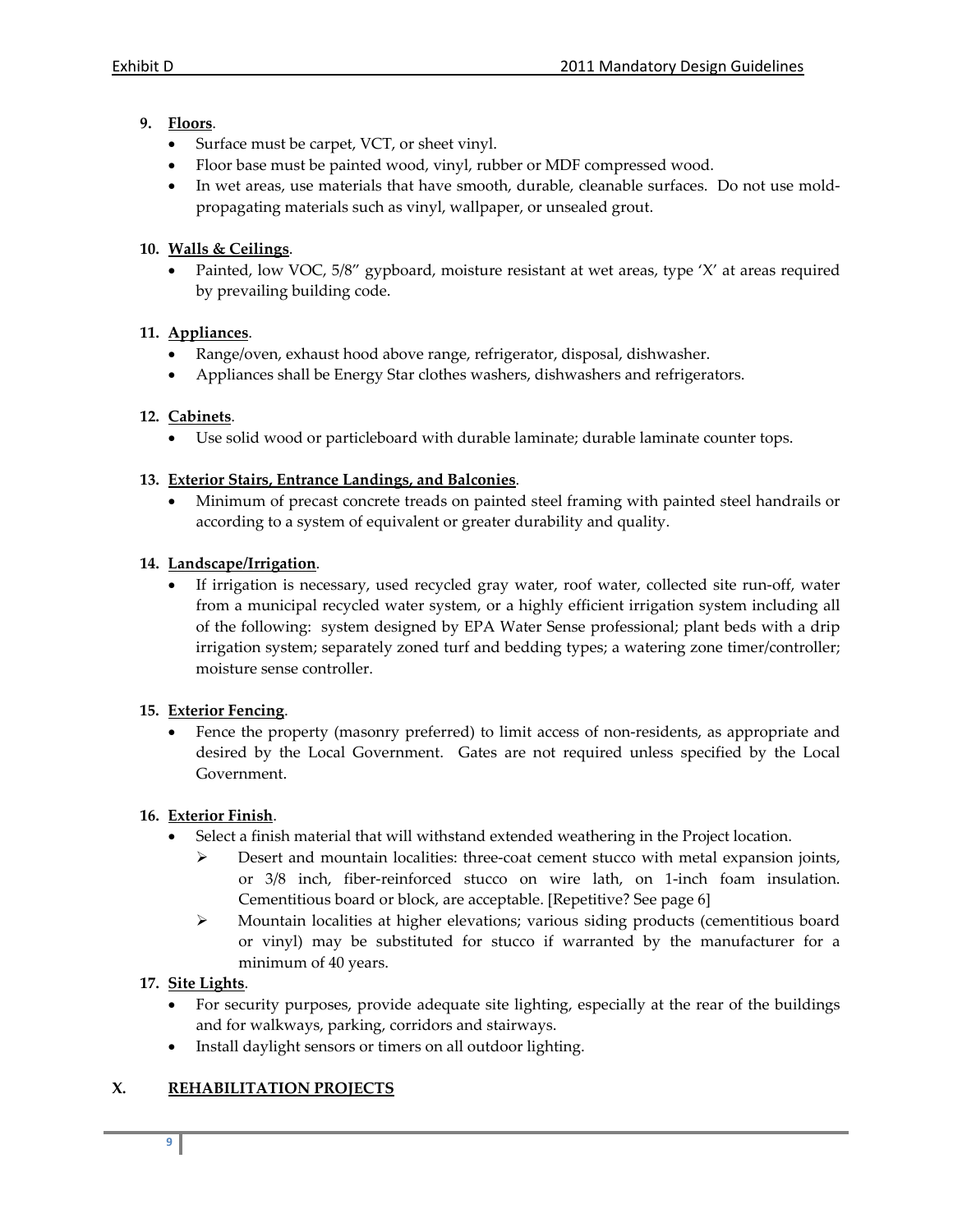Applications must propose a scope of work appropriate to the building(s), as reflected in the Critical Needs Assessment. Proposals must address the following elements:

All Additions, Alterations or Renovations shall comply with IECC 2006 [EB] 101.2.2.2

Applicant shall provide a 10% unit sampling by a, Home Performance Contractor, participating in the Arizona Home Performance with Energy Star Program, to determine the scope of work.

New materials/equipment shall comply with Section IX – Construction.

- A. HVAC replacements and new installations shall include:
- Sealing of all accessible duct connections including the drywall to boot connections with duct mastic or approved equivalent.
- Installation of new duct systems that comply with the new construction Energy Conservation Air Distribution Systems standard.
- Room Pressures sthat comply with the new construction Energy Conservations standard.
- B. Insulation
- Insulation must be installed such that there are no gaps, voids, compression or wind intrusion of the insulation. The insulation and air barrier (e.g. sheetrock) must be continuous and aligned in all cases.
- C. Common areas must be handicap accessible.
- D. Improving site and exterior dwelling lighting, landscaping/fencing, and installing finish material must withstand extended weathering (minimum 10 year performance) in the Project's location.
- E. Porches or other aesthetic features must be used to enhance the exterior quality and interest of the project.
- F. Perform an energy analysis of existing building condition, estimate costs of improvements, implement measures that will improve building energy performance by 15 percent from prerenovation figures.
- G. Where applicable use energy‐efficient related products to replace inferior ones, including insulated windows and doors, and adding additional insulation.
- H. Improve heating and cooling units, plumbing fixtures, water heaters, toilets, sinks, faucets and tub/shower units, especially with use of water conserving equipment and systems.
- I. Improve quality of interior conditions and fixtures, including carpet, vinyl, interior doors, painting, drywall repairs, cabinets, appliances, light fixtures and mini-blinds.
- J. Upgrade bathrooms and kitchens.
- K. For properties built before 1978, use lead-safe work practices during renovation, remodeling, painting and demolition.